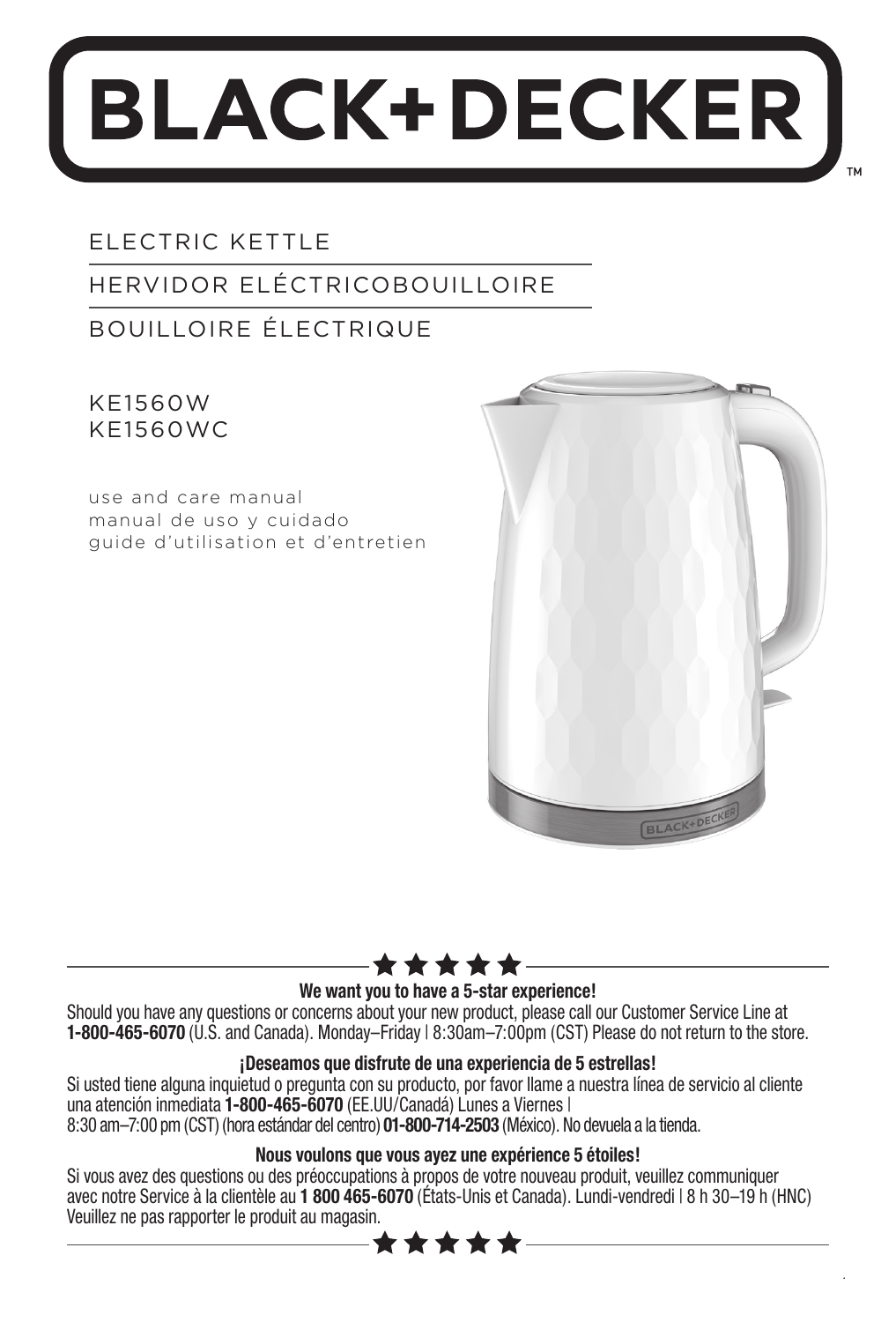### **Please Read and Save this Use and Care Book. IMPORTANT SAFEGUARDS**

When using electrical appliances, basic safety precautions should always be followed, including the following:

- Read all Instructions.
- Do not touch hot surfaces. Use handles or knobs.
- To protect against fire, electric shock and injury to persons do not immerse cord, plug, kettle, or base in water or other liquid.
- Close supervision is necessary when any appliance is used by or near children.
- Unplug from outlet when not in use and before cleaning. Allow to cool before putting on or taking off parts, and before cleaning the appliance.
- Do not operate any appliance with a damaged cord or plug or after the appliance malfunctions, or has been damaged in any manner. Contact Consumer Support at the toll free number listed in the warranty section.
- The use of accessory attachments not recommended by the appliance manufacturer may result in fire, electric shock or injury to persons.
- Do not use outdoors
- Do not let cord hang over edge of table or counter, or touch hot surfaces.
- Do not place on or near a hot gas or electric burner, or in a heated oven.
- To disconnect, lift the ON/OFF switch to OFF (O) then remove plug from wall outlet.
- Do not use appliance for other than intended use. Misuse may cause injury.
- Scalding may occur if the lid is opened during the heating cycle.
- This appliance is not intended for use by persons (including children) with reduced physical, sensory or mental capabilities, or lack of experience and knowledge, unless they have been given supervision or instruction concerning use of the appliance by a person responsible or their safety.
- Children should be supervised to ensure that they do not play with the appliance.

### **SAVE THESE INSTRUCTIONS. This product is for household use only.**

### **GROUNDED PLUG**

As a safety feature, this product is equipped with a grounded plug, which will only fit into a three-prong outlet. Do not attempt to defeat this safety feature. Improper connection of the grounding conductor may result in the risk of electric shock. Consult a qualified electrician if you are in doubt as to whether the outlet is properly grounded.

### **TAMPER-RESISTANT SCREW**

**Warning: This appliance is equipped with a tamperresistant screw to prevent removal of the outer cover. To reduce the risk of fire or electric shock, do not attempt to remove the outer cover. There are no userserviceable parts inside. Repair should be done only by authorized service personnel.**

### **ELECTRICAL CORD**

- a) A short power-supply cord is provided to reduce the risks resulting from becoming entangled in or tripping over a longer cord.
- b) Extension cords are available and may be used if care is exercised in their use.
- c) If an extension cord is used:
	- 1) The marked electrical rating of the extension cord should be at least as great as the electrical rating of the appliance;
	- 2) If the appliance is of the grounded type, the extension cord should be a grounding-type 3-wire cord; and
	- 3) The cord should be arranged so that it will not drape over the counter top or tabletop where it can be pulled on by children or tripped over.

**Note:** If the power cord is damaged, please contact the warranty department listed in these instructions.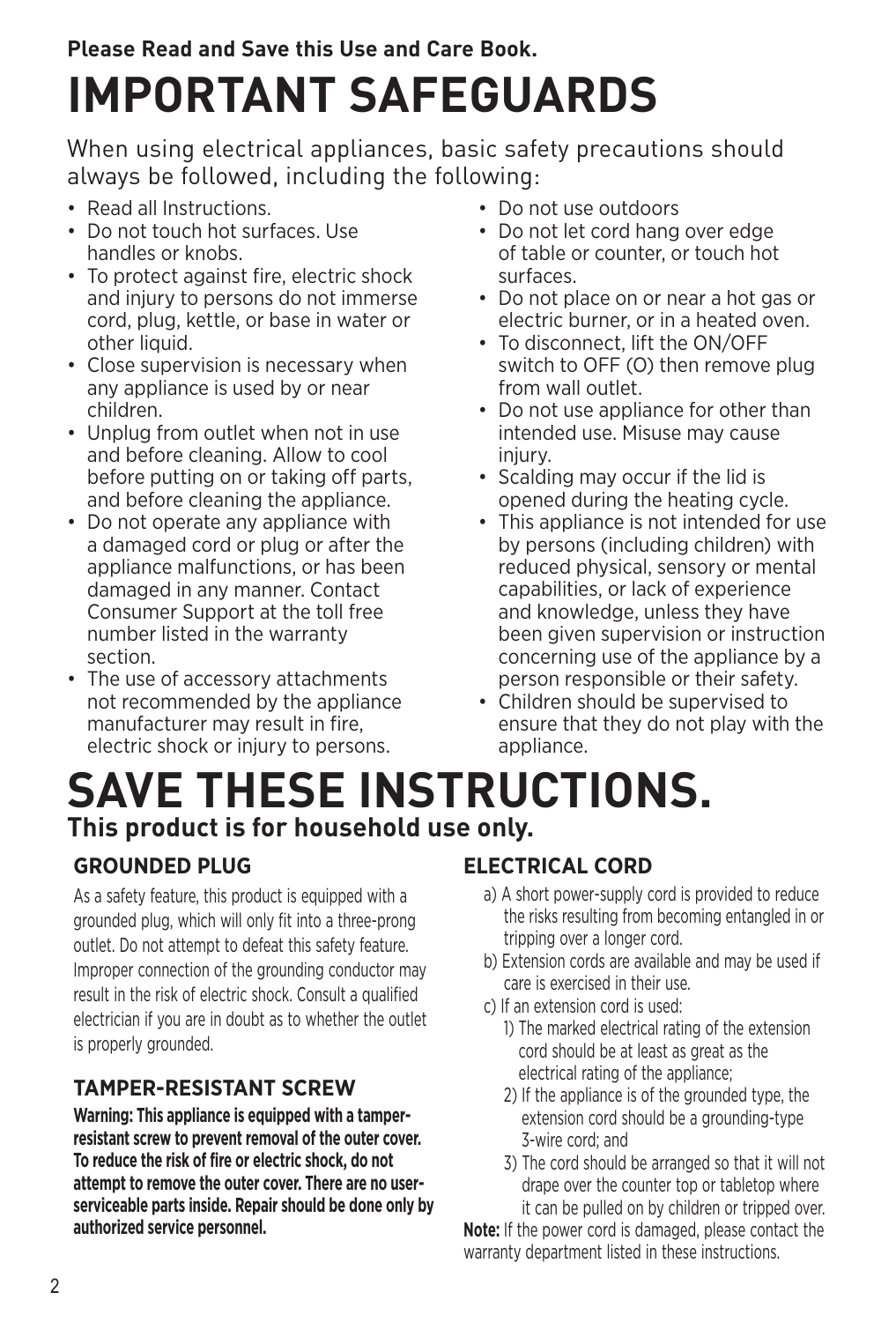### **Getting to Know Your Kettle**



- 1. Pour spout
- † 2. Removable filter (Part# KE1560-01)
	- 3. Stay-open hinged lid
	- 4. One-touch lid release button
	- 5. Handle
	- 6. Water window with level markings
- 7. On/Off (I/O) switch
- 8. Power base
- 9. Water marker (internal: not shown)
- 10. Cord storage (under base)

**Note:** † indicates consumer replaceable/removable parts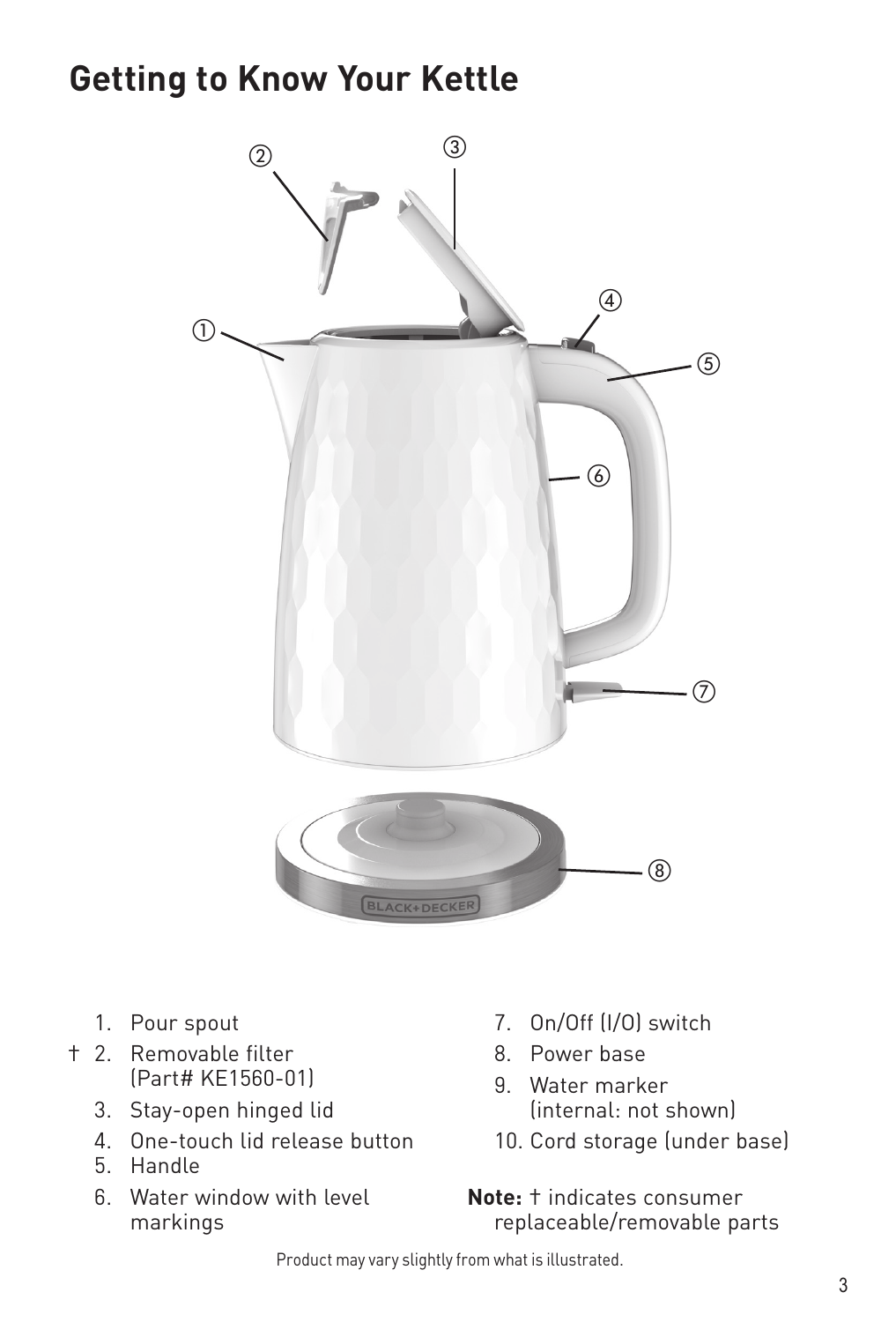# **How to Use**

This appliance is for household use only.

### **BEFORE USING YOUR KETTLE**

- Remove all packing materials, any stickers, and the plastic band around the power plug.
- To register your product, go to www.prodprotect.com/blackanddecker.
- Wash all parts as instructed in CARE AND CLEANING section.
- Select a level surface where this unit is to be used allowing enough space for steam to escape without damage to counters, cabinets and walls.
- Fill kettle to maximum fill line with cold water. Bring to boil, discard and repeat. Kettle is now ready for use.

**Note:** The kettle only operates when placed on the base with the ON/OFF (I/O) button in the ON (I) position. The kettle automatically shuts off when water has boiled or there is no water in the kettle.

### **Important:**

- **Do NOT fill the kettle with any substance other than water. Heat water only.**
- **Do NOT operate the kettle without water.**
- **Do NOT operate the kettle without the filter in place.**
- **Do NOT overfill the kettle. (Keep water level below the max fill line on the water window.) If the kettle is overfilled, it may discharge boiling water.**
- **Do NOT attempt to heat the kettle on a stove top. Only operate the kettle on the base that is included with the unit.**

### **FILLING THE KETTLE**

- 1. Remove the kettle from the base.
- 2. Push the lid release button to open the lid.
- 3. Make sure the removable filter is in place. To install: put filter in kettle, aligning the triangular filter with the inside/back of the pour spout. Attach the bottom first, and then the top. (A)
- 4. Fill with desired amount of cold tap water. Use the water level tabs inside the kettle as a guide for 1 to 3 cups of water. Use the water window on the outside of the kettle as a guide for .5 liters up to 1.7 liters (7 cups).
- 5. Press the lid downward until it snaps closed.
- 6. Unwind cord from base.
- 7. Place the kettle securely on the base.

### **BOILING WATER**

- 1. Plug cord on the base into standard electrical outlet.
- 2. Press the On/Off (I/O) switch to the On (I) position. The power indicator light turns on and the water begins to heat.

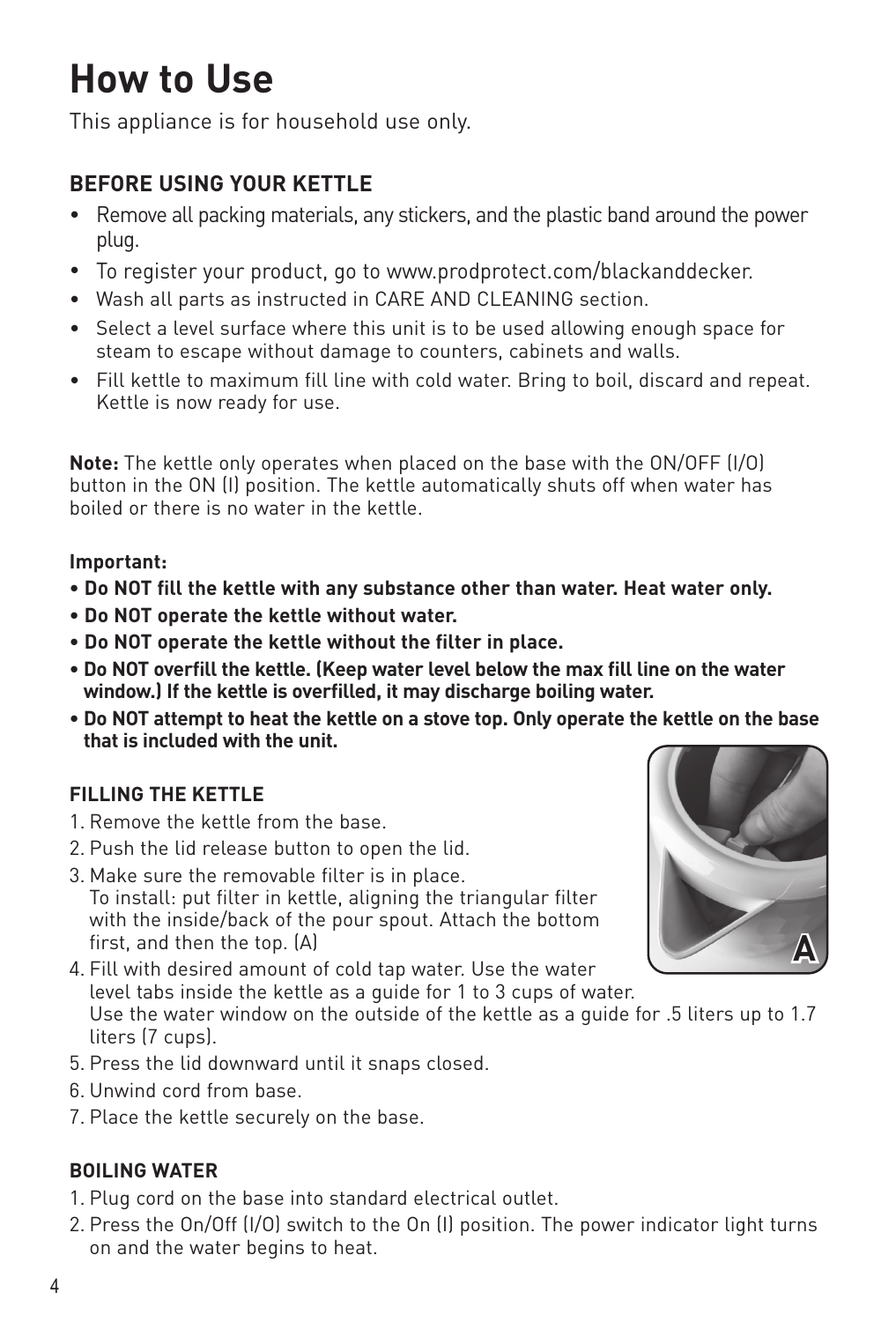3. When water boils, the kettle the power indicator light will automatically turn off. **Note:** You can also turn the appliance off at any time by lifting the ON/OFF (I/O) switch to the OFF (O) position.

**Warning: Kettle filled with boiling water is hot. Use only the handle to pick it up. Be careful to avoid spilling water on the power base.**

When taking kettle to the table, carry kettle with caution to avoid spilling. Set it on a trivet or hot pad to protect the table surface or tablecloth.

### **Important: Hold kettle handle firmly when pouring, especially when filled to the max fill line. Do not pour too fast.**

4. Unplug the kettle when not in use.

**Note:** This kettle has a boil dry protection feature that automatically turns the kettle and power indicator light off when water has boiled or if there is no water in the kettle.

**Note:** After boiling water, do not touch the heating element tube that is inside the kettle. The heating element retains heat.

### **BUILT-IN SCALE PROTECTION**

**Note:** Lime scale forms over time in the kettle when water is heated. Though harmless, it may be bothersome. The kettle has a removable filter behind the pour spout to prevent particles from pouring into your beverage.

• Always have the removable filter in place just behind the spout when using the kettle.

## **Care and Cleaning**

This product contains no user serviceable parts. Refer service to qualified service personnel.

### **CLEANING**

- 1. Before cleaning, be sure the base is unplugged and the kettle has cooled completely. Empty any remaining water from the kettle.
- 2. Pull out the removable filter for cleaning. Wash the filter in hot, soapy water and rinse or place it in the utensil holder of the dishwasher.
- 3. Wash the inside of the kettle with hot, soapy water and rinse.

### **Important: Never immerse the kettle in water or other liquids or place in a dishwasher.**

4. Wipe exterior of the kettle and base with a damp cloth or sponge and dry.

**Note:** The heating element at the bottom of the interior may discolor over time. This will not affect performance. Do not use abrasive soaps, cleansers, or scouring pads on the kettle.

**Note:** Over time, the kettle may heat up but will not boil. When this happens, it is time for descaling.

### **To Descale**

- Fill kettle with 4 cups cold tap water and bring to a boil. Add 2 cups white vinegar, let stand for at least 1 hour or overnight and discard.
- Fill kettle to maximum fill line with cold water. Bring to boil, discard and repeat. Kettle is now ready for use.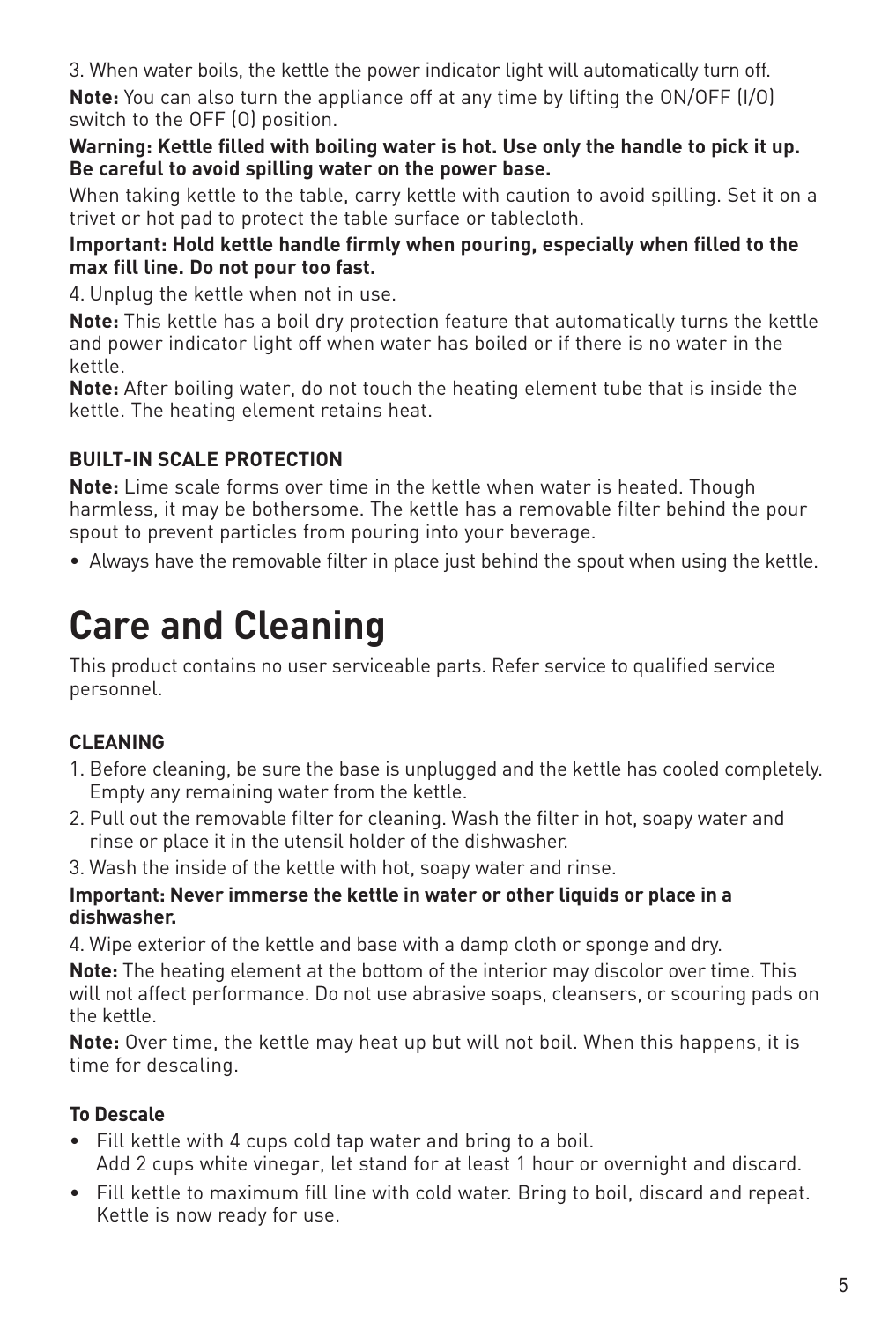### NEED HELP?

For service, repair or any questions regarding your appliance, please call our Customer Service Line at 1-800-465-6070. Please DO NOT return the product to the place of purchase. Also, please DO NOT mail product back to manufacturer, nor bring it to a service center. You may also want to consult the website listed on the cover of this pamphlet.

### Warranty Information

#### (Applies only in the United States and Canada)

### What does it cover?

• Any defect in material or workmanship provided; however, Spectrum Brands' liability will not exceed the purchase price of product.

### For how long?

• Two years from the date of original purchase with proof of such purchase.

### What will we do to help you?

• Provide you with a reasonably similar replacement product that is either new or factory refurbished.

#### How do you get service?

- Save your receipt as proof of date of sale.
- Visit the online service website at www.prodprotect.com/blackanddecker, or call toll-free **1-800-465-6070**, for general warranty service.
- If you need parts or accessories, please call **1-800-738-0245**.

### How does state law relate to this warranty?

• This warranty gives you specific legal rights. You may also have other rights that vary from state to state or province to province.

### What does your warranty not cover?

- Damage from commercial use
- Damage from misuse, abuse or neglect
- Products that have been modified in any way
- Products used or serviced outside the country of purchase
- Glass parts and other accessory items that are packed with the unit
- Shipping and handling costs associated with the replacement of the unit
- Consequential or incidental damages (Please note, however, that some states do not allow the exclusion or limitation of consequential or incidental damages, so this limitation may not apply to you.)

### Are there additional warranty exclusions?

**• This warranty shall not be valid where it is contrary to U.S. and other applicable laws, or where the warranty would be prohibited under any economic sanctions, export control laws, embargos, or other restrictive trade measures enforced by the United States or other applicable jurisdictions. This includes, without limitation, any warranty claims implicating parties from, or otherwise located in, Cuba, Iran, North Korea, Syria and the disputed Crimea region.**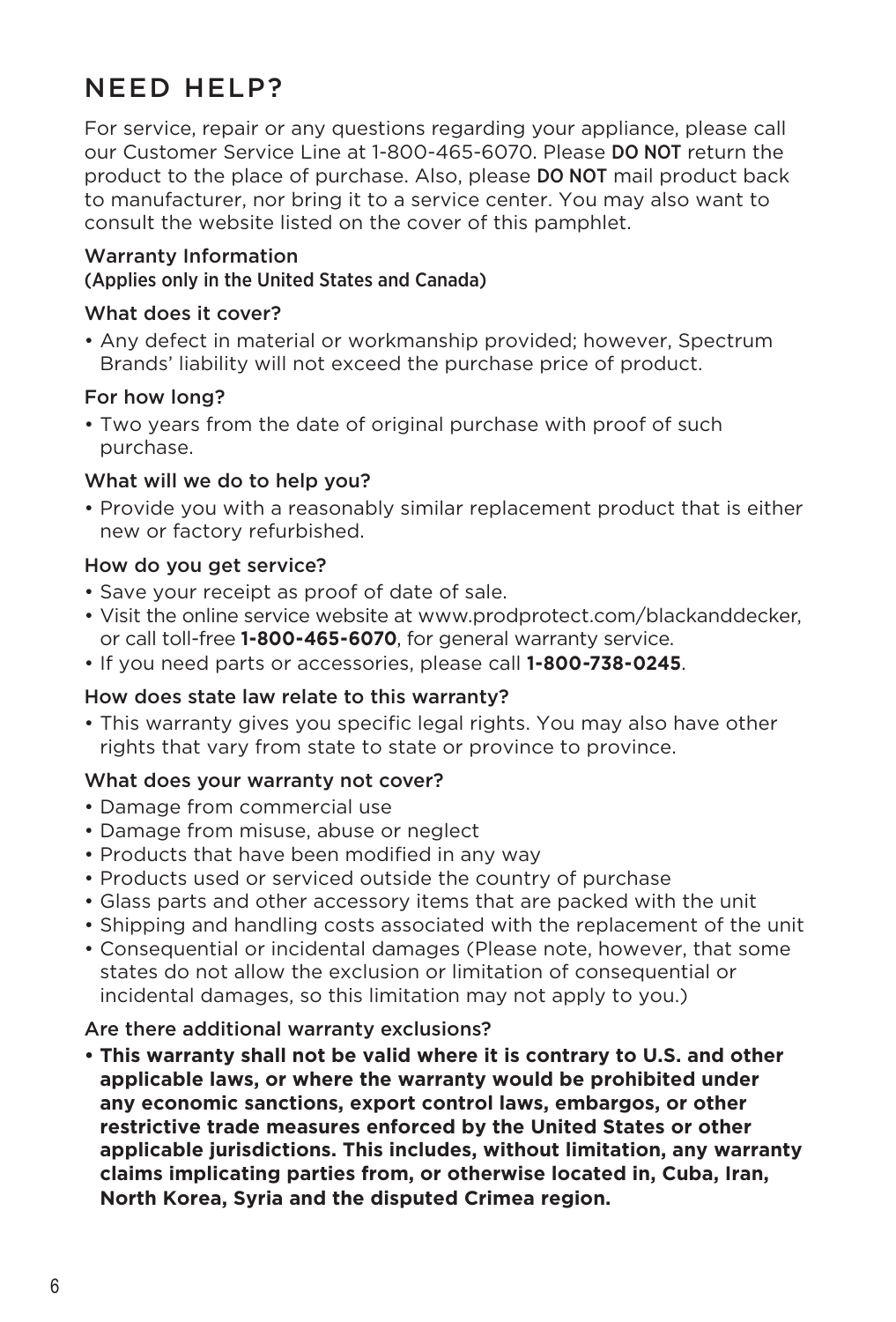Por favor lea este instructivo antes de usar el producto.

# **INSTRUCCIONES IMPORTANTES DE SEGURIDAD**

Al utilizar cualquier aparato eléctrico siempre deben tomarse precauciones básicas de seguridad, incluyendo las siguientes:

- Lea todas las instrucciones antes de utilizar.
- No toque las superficies calientes. Use las asas o las perillas.
- A fin de protegerse contra una descarga eléctrica y lesiones personales, no sumerja el cable, enchufe, hervidor o la base en agua u otro líquido.
- Todo aparato eléctrico utilizado cerca de la presencia de los niños o por ellos mismos, requiere la supervisión de un adulto.
- Desenchufe el aparato del tomacorriente cuando ni el aparato ni la pantalla estén en uso y antes de limpiarlo.
- Espere a que el aparato se enfríe antes de instalarle o retirarle piezas y antes de limpiarlo.
- No opere el aparato con un cable o enchufe dañado, o después de presentar problemas de funcionamiento o si se ha dejado caer o se ha dañado de manera alguna. Comuníquese con el departamento de Servicio al Cliente, al número gratis que aparece en la sección de garantía.
- El uso de accesorios no recomendados por el fabricante para ser utilizados con este aparato puede ocasionar incendio, descarga eléctrica o lesiones a las personas.
- No utilice este aparato a la intemperie.
- No permita que el cable cuelgue del borde de la mesa o del mostrador ni que entre en contacto con las superficies calientes.
- No coloque el aparato sobre ni cerca de una hornilla de gas o eléctrica ni adentro de un horno caliente.
- Para desconectar, mueva el interruptor de encendido/apagado "ON/OFF" a la posición de apagado "OFF" (O), luego retire el enchufe del tomacorriente.
- No utilice el aparato para otro fin que no sea para el que ha sido diseñado. El uso incorrecto puede ocasionare lesiones.
- Podrían ocurrir quemaduras si se abre la tapa durante el ciclo de calentamiento.
- Este aparato no está diseñado para ser usado por personas (incluyendo los niños) con su capacidad física, psíquica o sensorial reducida, o con falta de experiencia o sabiduria, a menos que sean supervisadas o instruidas acerca del uso del aparato por una persona responsable de su seguridad.
- Los niños deben ser supervisados para asegurar que no jueguen con el aparato.

### **CONSERVE ESTAS INSTRUCCIONES. Este aparato eléctrico es para uso doméstico solamente.**

### **ENCHUFE DE TIERRA**

Como medida de seguridad, este producto está equipado con un enchufe de tierra que se conecta a un tomacorriente de tres patas. No trate de alterar esta medida de seguridad. La conexión impropia del conductor de tierra puede resultar en el riesgo de descarga eléctrica. Consulte a un electricista calificado si tiene alguna duda en cuanto a si la salida es correcta a tierra.

### **TORNILLO DE SEGURIDAD**

**Advertencia: Este aparato cuenta con un tornillo de seguridad para evitar la remoción de la cubierta exterior del mismo. A fin de reducir el riesgo de incendio o de choque eléctrico, por favor no trate de remover la cubierta exterior. Este producto no contiene piezas reparables por el consumidor. Toda reparación se debe llevar a cabo únicamente por personal de servicio autorizado.**

### **CABLE ÉLECTRICO**

- a) Un cable de alimentación corto es provisto para reducir los riesgos de enredarse o tropezar con un cable más largo.
- b) Existen cables de extensión disponibles y estos pueden ser utilizados si se toma el cuidado debido en su uso.
- c) Si se utiliza un cable de extensión: 1) La clasificación eléctrica marcada del cable de extensión debe ser, como mínimo, igual a la clasificación eléctrica del aparato;

2) Si el aparato es del tipo de conexión a tierra, el cable de extensión debe ser un cable de tres alambres de conexión a tierra; y

3) El cable debe ser acomodado de manera que no cuelgue del mostrador o de la mesa para evitar que un niño tire del mismo o que alguien se tropiece sin darse cuenta.

**Nota:** Si el cable de alimentación está dañado, por favor llame al número del departamento de garantía que aparece en estar instrucciones.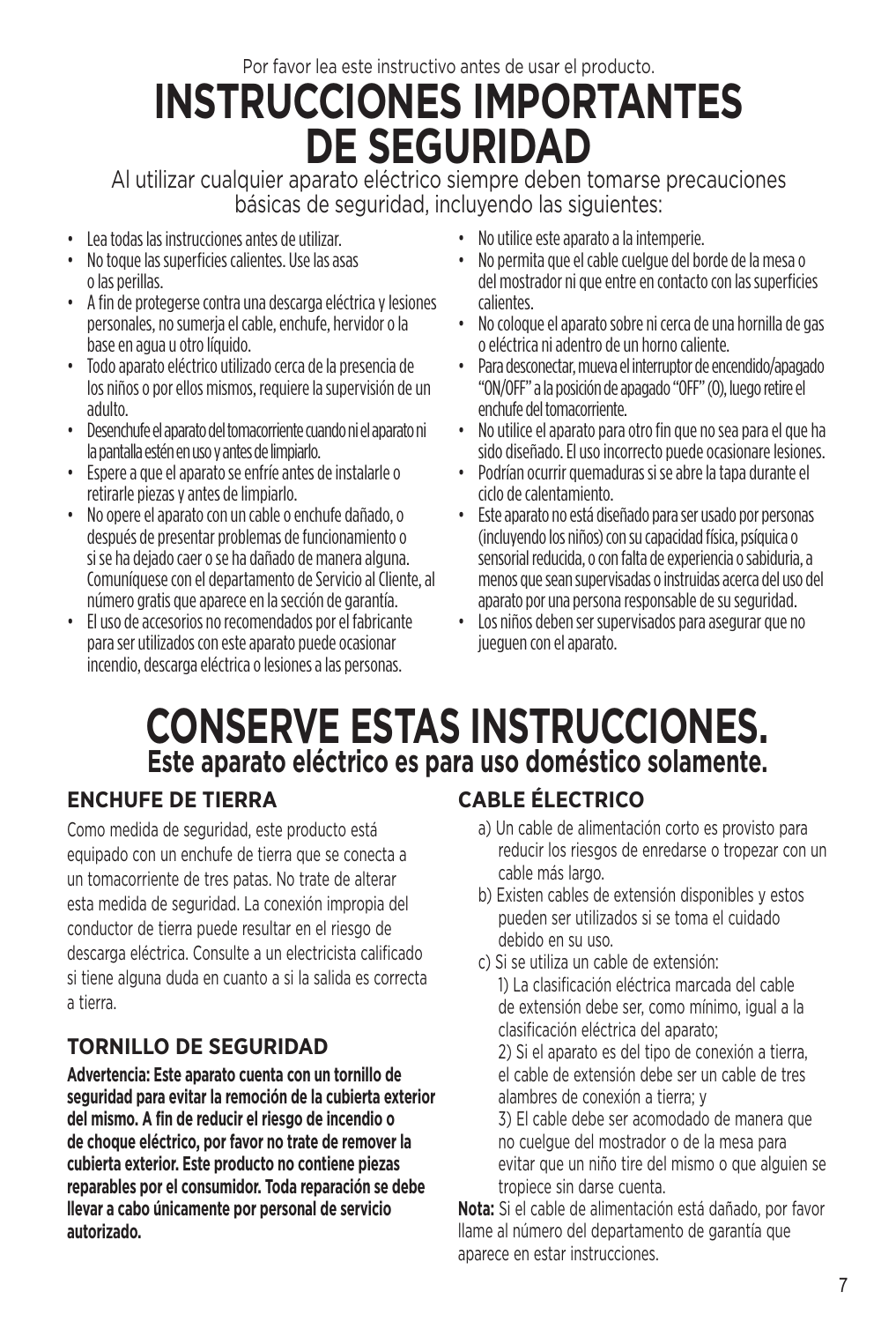### **Conozca su Hervidor**



- 1. Boquilla vertedora
- † 2. Filtro extraíble (pieza #KE1560-01)
	- 3. Tapa con bisagra que se mantiene abierta
	- 4. Botón de un toque para abrir la tapa
	- 5. Asa
	- 6. Ventanilla con marcas de nivel de agua
- 7. Interruptor de encendido/ apagado "ON/OFF"
- 8. Base
- 9. Marcador de nivel de agua (interna: no mostrada)
- 10. Guardacable (debajo de la base)

**Nota:** † indica las piezas extraíbles o reemplazables por parte del consumidor.

El producto puede variar ligeramente del que aparece ilustrado.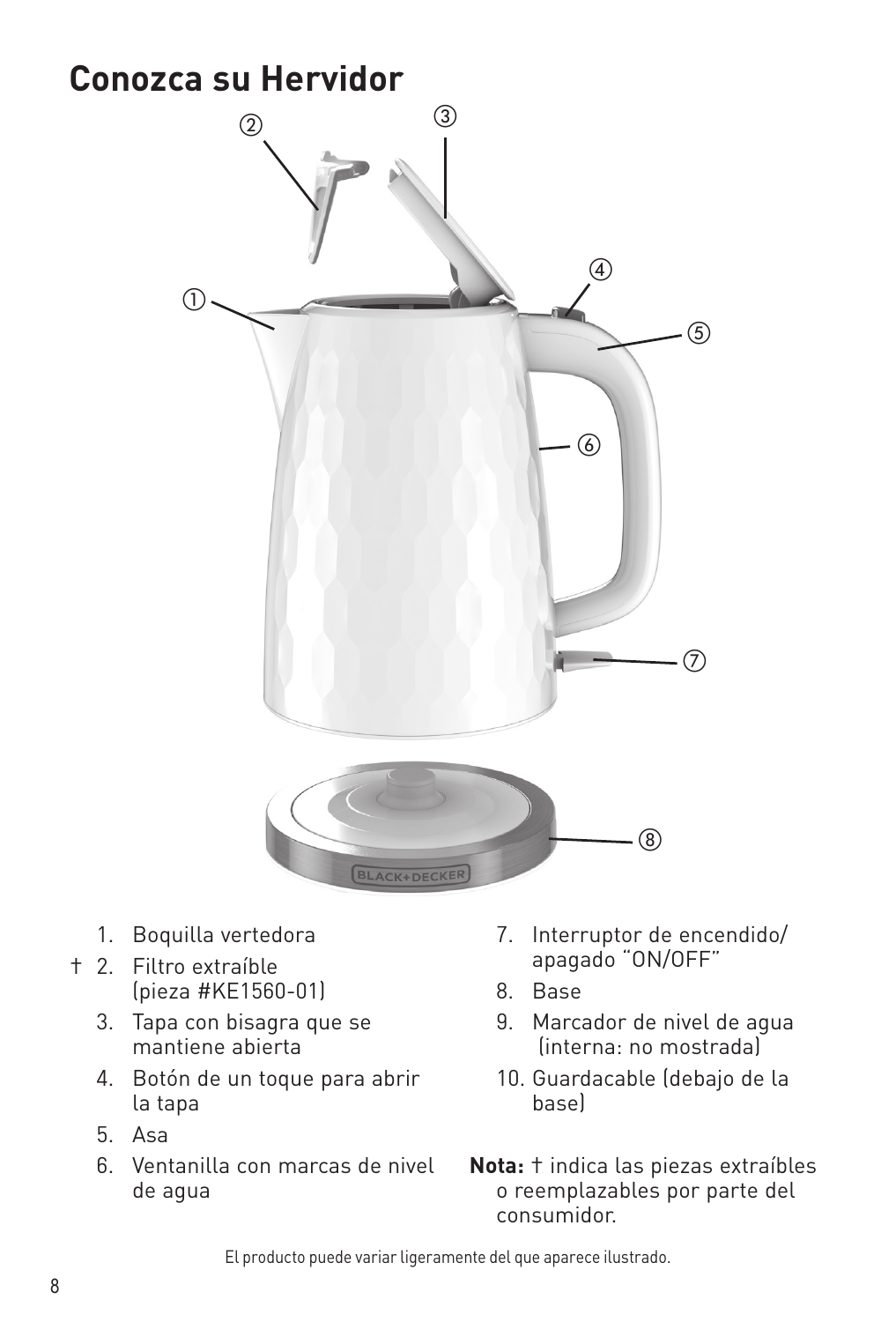# **Como Usar**

Este aparato es solamente para uso doméstico.

### **ANTES DE USAR SU HERVIDOR**

- Retiere todo material de empaque, etiquetas y la tira plástica alrededor del enchufe.
- Por favor, visite www.prodprotect.com/blackanddecker para registrar su garantía.
- Lave las piezas removibles según las instrucciones en la sección de CUIDADO Y LIMPIEZA.
- Escoja una superficie nivelada donde utilizar la unidad, dejando suficiente espacio para que el vapor escape sin dañar los mostradores, gabinetes o las paredes.
- Llene el hervidor con agua fría hasta la línea de llenado máxima. Deje hervir, deseche el agua y repita el procedimiento. El hervidor ya está listo para ser utilizado.

**Nota:** El hervidor solo funciona cuando es colocado sobre la base con el interruptor de encendido/apagado "ON/OFF" (I/O) en la posición de encendido "ON" (I). El hervidor se apaga automáticamente cuando el agua ha terminado de hervir o cuando está vacío.

### **Importante:**

- **NO llene el hervidor con ninguna sustancia que no sea agua. Solamente caliente agua.**
- **• NO opere el hervidor sin agua.**
- **• NO opere el hervidor sin el filtro colocado en su lugar.**
- **NO llene en exceso el hervidor. (Mantenga el nivel de agua por debajo de la línea de llenado máx. marcada en la ventanilla de agua). Si el hervidor se llena en exceso, puede salpicar agua hirviendo.**
- **NO Intente calentar el hervidor en una estufa. Solo opere el hervidor en la base incluida con la unidad.**

### **LLENADO DEL HERVIDOR**

- 1. Retire el hervidor de la base.
- 2. Abra la tapa, presionando el botón de liberación..
- 3. Asegúrese de que el filtro removible esté en su lugar.

Para instalar: coloque el filtro en el hervidor, alineando el fitro en forma de triángulo con la parte interior/posterior de la boquilla. Instale la parte inferior primero y luego la parte superior. (A)

- 4. Llene con la cantidad deseada de agua fría de la llave. Utilice las lengüetas para el nivel de agua adentro del hervidor como una guía para 1 a 3 tazas de agua. Utilice la ventanilla de agua en la parte exterior del hervidor como una guía para 4 tazas hasta 1.7 litros (7 tazas).
- 5. Presione la tapa hacia abajo hasta que encaje y se cierre.
- 6. Desenrolle el cable de la base.
- 7. Coloque el hervidor de forma segura sobre la base.

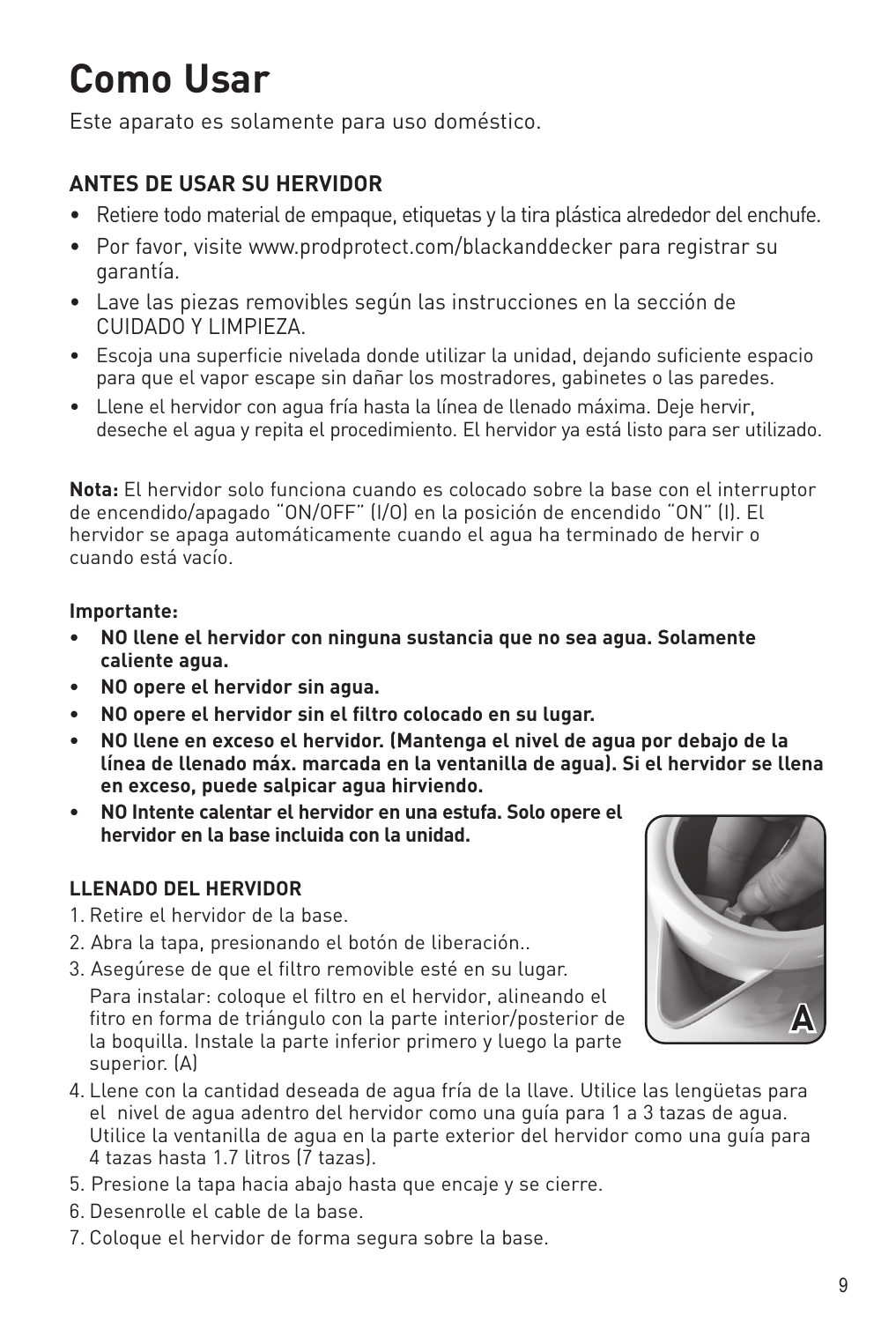### **HERVIR AGUA**

- 1. Enchufe el cable en la base a un tomacorriente estándar.
- 2. Mueva el interruptor de encendido/apagado "ON/OFF" (I/O) a la posición de encendido "ON" (I). La luz indicadora de funcionamiento se ilumina y el agua se comienza a calentar.
- 3. Cuando el agua hierva, el hervidor y la luz indicadora de funcionamiento se apagarán automáticamente.

**Nota:** Usted también puede apagar el hervidor en cualquier momento, moviendo el interruptor de encendido/apagado "ON/OFF" (I/O) a la posición de apagado "OFF" (O).

#### **Advertencia: Un hervidor lleno de agua hirviendo está caliente. Utilice solo el asa para levantarlo de la base. Proceda con cuidado para evitar derrame de agua sobre la base de funcionamiento.**

Cuando lleve el hervidor a la mesa, proceda con precaución al llevarlo para evitar derrames. Colóquelo sobre un salvamanteles para proteger la superficie de la mesa o el mantel.

#### **Importante: Sujete firmemente el asa del hervidor para verter el agua, especialmente cuando está lleno hasta la línea de llenado máx. No vierta demasiado rápido.**

4. Desenchufe el hervidor cuando no esté en uso.

**Nota:** Este hervidor está equipado con un dispositivo de protección para que no hierva en seco que automáticamente apaga el hervidor y la luz indicadora de funcionamiento cuando el agua se ha hervido o si el hervidor está vacío. **Nota:** Después que hierva el agua, no toque el tubo del elemento de calor, localizado en el interior del hervidor. El elemento de calor retiene el calor.

### **PROTECCIÓN INTEGRADA CONTRA EL SARRO**

**Nota:** Con el transcurso del tiempo, se forma sarro al calentar el agua. A pesar de que no es dañino, el sarro puede resultar molestoso. El hervidor cuenta con un filtro localizado detrás de la boquilla para evitar que caigan partículas dentro de su bebida al verter el agua.

• Siempre asegúrese de que el filtro esté en posición detrás de la boquilla cuando utilice el hervidor.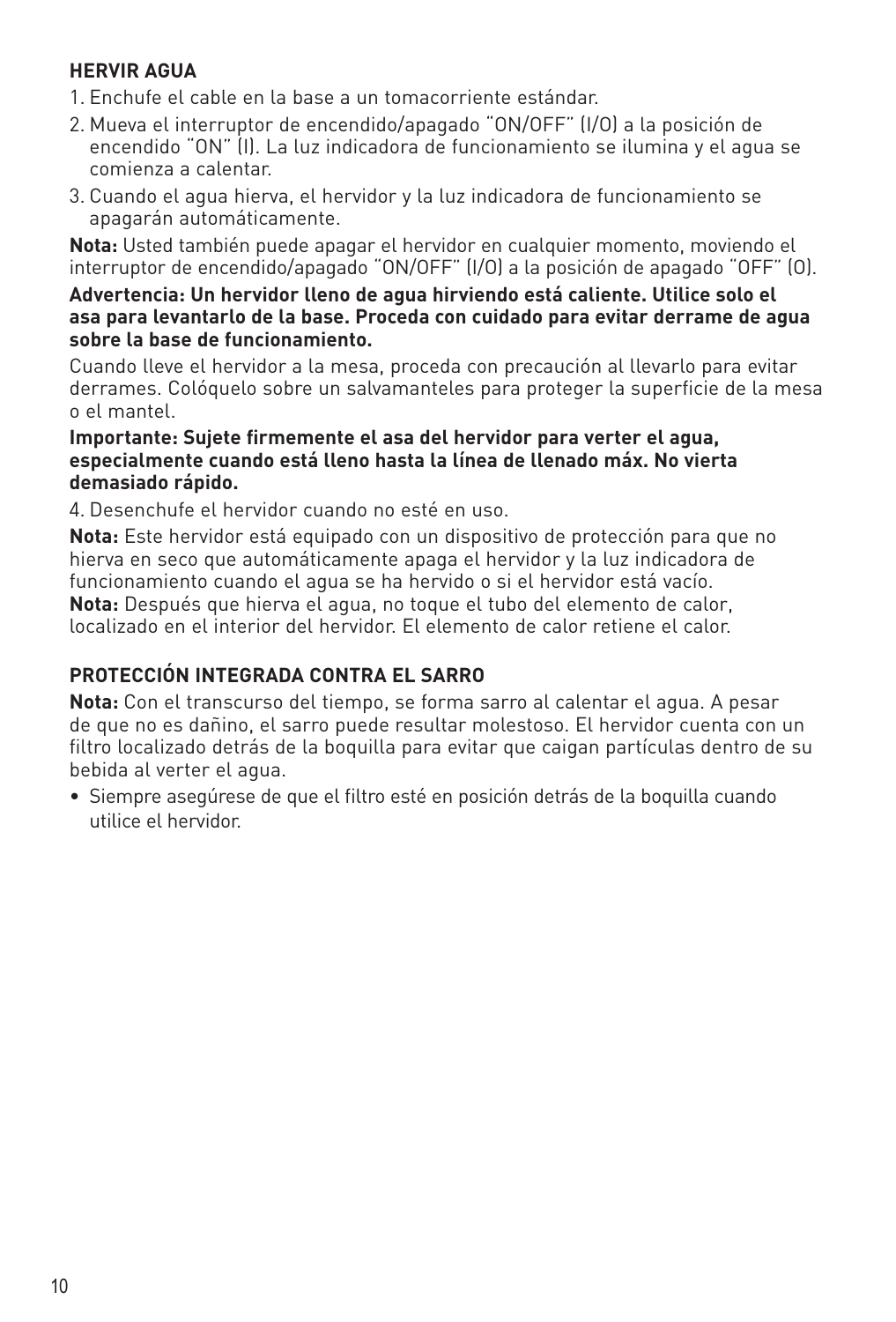# **Cuidado y Limpieza**

Este producto no contiene piezas que se deban reparar por el consumidor. Para obtener servicio, acuda a personal de servicio calificado.

### **LIMPIEZA**

- 1. Antes de limpiar el hervidor, asegúrese de que la base esté desenchufada y de que el hervidor se haya enfriado completamente. Deseche el agua que haya quedado en el hervidor.
- 2. Saque el filtro para limpiarlo. Lávelo con agua caliente jabonosa y enjuáguelo o colóquelo en la cesta de utensilios de la máquina lavaplatos.
- 3. Lave el interior del hervidor con agua caliente jabonosa y enjuáguelo

### **Importante: Nunca sumerja el hervidor en agua o en ningún otro líquido ni lo coloque en la máquina lavaplatos.**

4. Limpie el exterior del hervidor y la base con un paño húmedo o esponja y séquelos.

**Nota:** Es posible que el elemento de calor en la parte inferior del interior se decolore con el transcurso del tiempo. Esto no afectará el rendimiento. No utilice detergentes abrasivos, limpiadores o estropajos de fibras metálicas en el hervidor.

**Nota:** Con el transcurso del tiempo, el hervidor puede que caliente pero no hierva. Cuando esto suceda, es tiempo de descalcificar su hervidor.

### **Para descalcificar**

- Llene el hervidor con 4 tazas de agua fría de la llave y deje hervir. Añada 2 tazas de vinagre blanco, deje reposar como mínimo por 1 hora o durante la noche y deseche.
- Llene el hervidor con agua fría hasta la línea de llenado máxima. Deje que hierva, deseche y repita el proceso. El hervidor ya está listo para ser utilizado.

Por favor llame al número correspondiente que aparece en la lista a continuación para solicitar que se haga efectiva la garantía y donde Ud. puede solicitar servicio, reparaciones o partes en el país donde el producto fué comprado.

| Argentina<br>Atención al consumidor<br>0800 444 7296 |
|------------------------------------------------------|
| Horario de atención:                                 |
| Lunes a viernes de 9 a 13                            |
| hs y de 14.30 a 17 hs.                               |
| email: servicios@                                    |
| spectrumbrands.com                                   |
| Humboldt 2495 piso 3                                 |
| C.A.B.A. - Argentina                                 |
| Chile<br>Considion Topping                           |

ervicios Tecnico Hernandez. Av. Providencia 2529, Local 26. Santiago-Chile. Tlf: 56 222333271 Email: servicioblackanddecker@ gmail.com

Colombia Spectrum Brands Corp, S.A.S. Transversal 23 #97-73 Oficinas 403-404-405, Bogotá, Colombia

Línea Servicio al Cliente: 018000510012 Costa Rica Aplicaciones Electromecanicas Calle 22 y 24 en Avenida 3 BLV de la torre Mercedes Benz 200 mts norte y 50 mts este San José, Costa Rica Tel. (506) 2257-5716

Ecuador Servicio Master Dirección: Capitán Rafael Ramos OE 1-85 y Galo plaza lasso. Tel (593) 2281-3882 / 2240-9870

El Salvador Sedeblack Calle San Antonio Abad, Colonia Lisboa No 2936 San Salvador, Depto. de

San Salvador Tel. (503) 2284-8374 Guatemala Kinal 17 avenida 26-75, zona 11 Centro comercial Novicentro, Local 37 - Ciudad Guatemala Tel. (502)-2476-7367

Honduras Serviteca San Pedro Sula, B Los Andes, 2 calle-entre 11-12 Avenida Honduras Tel. (504) 2550-1074

México Articulo 123 # 95 Local 109 y 112 Col. Centro, Cuauhtemoc, México, D.F. Tel. 01 800 714 2503

Nicaragua LRM ELECTRONICA Managua - Sinsa Altamira 1.5 kilómetros al norte Nicaragua Tel. (505) 2270-2684

Panamá Supermarcas Centro comercial El dorado, Plaza Dorado, Local 2. Panama Tel. (507) 392-6231

Perú Servicio Central Fast Service Av. Angamos Este 2431 San Borja, Lima Perú Tel. (511) 2251 388

Puerto Rico Buckeye Service Jesús P. Piñero #1013 Puerto Nuevo, SJ PR 00920 Tel.: (787) 782-6175

Republica Dominicana Prolongación Av. Rómulo **Betancourt** Zona Industrial de Herrera Santo Domingo, República Dominicana Tel.: (809) 530-5409

Venezuela Inversiones BDR CA Av. Casanova C.C. City Market Nivel Plaza Local 153 Diagonal Hotel Melia, Caracas. Tel. (582) 324-0969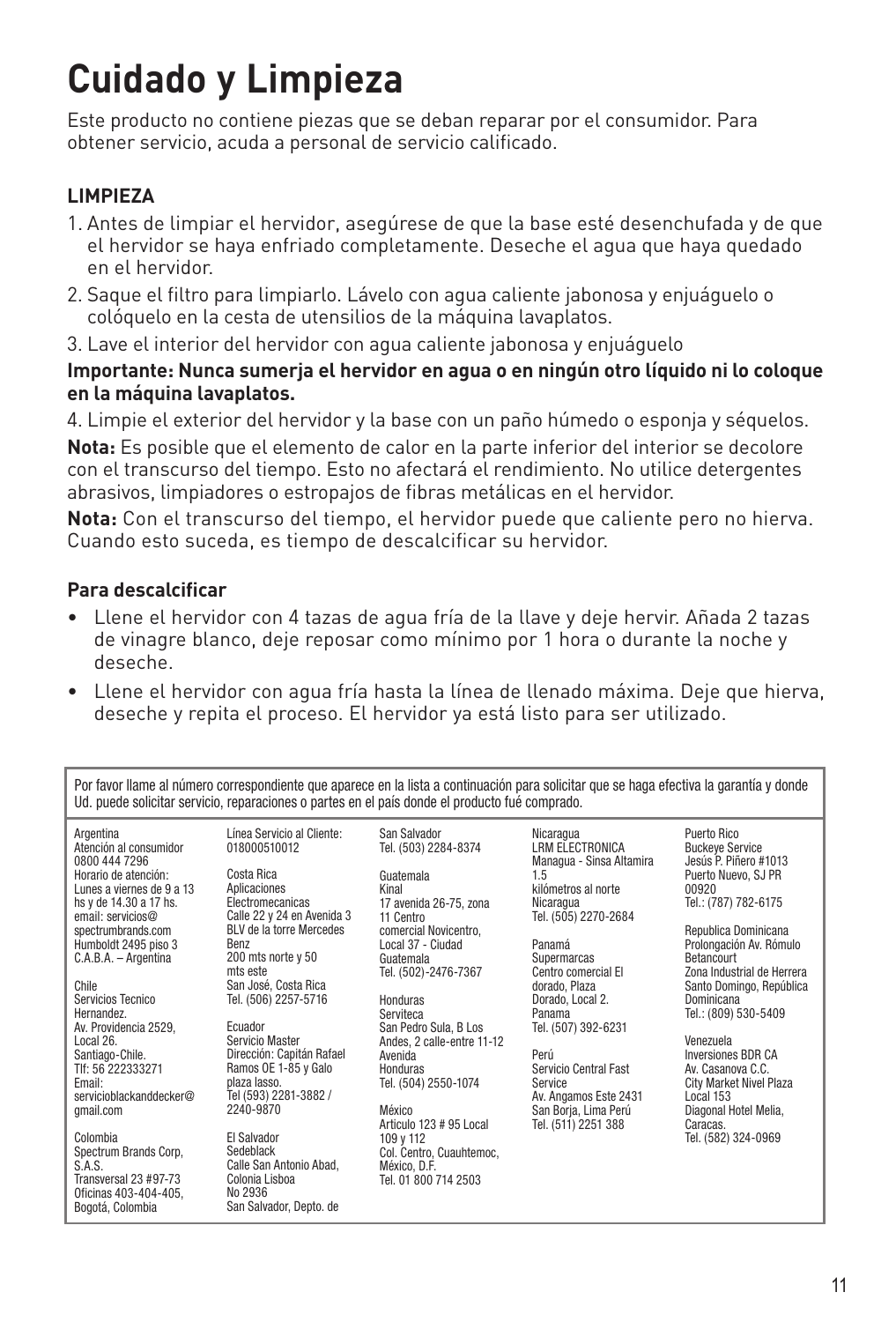### PÓLIZA DE GARANTÍA

#### (Válida sólo para México) Duración

Spectrum Brands de México, SA de CV garantiza este producto por 2 años a partir de la fecha original de compra.

### ¿Qué cubre esta garantía?

- Esta Garantía cubre cualquier defecto que presenten las piezas, componentes y la mano de obra contenidas en este producto.
- Requisitos para hacer válida la garantía
- Para reclamar su Garantía deberá presentar al Centro de Servicio Autorizado la póliza sellada por el establecimiento en donde adquirió el producto. Si no la tiene, podrá presentar el comprobante de compra original.

### ¿Donde hago válida la garantía?

• Llame sin costo al teléfono **01 800 714 2503**, para ubicar el Centro de Servicio Autorizado más cercano a su domicilio en donde usted podrá encontrar partes, componentes, consumibles y accesorios.

### Procedimiento para hacer válida la garantía

Acuda al Centro de Servicio Autorizado con el producto con la póliza de Garantía sellada o el comprobante de compra original, ahí se reemplazará cualquier pieza o componente defectuoso sin cargo alguno para el usuario final. Esta Garantía incluye los gastos de transportación que se deriven de su cumplimiento.

### **Excepciones**

Esta Garantía no será válida cuando el producto:

- A) Se hubiese utilizado en condiciones distintas a las normales.
- B) No hubiese sido operado de acuerdo con el instructivo de uso que le acompaña.
- C) Cuando el producto hubiese sido alterado o reparado por personas no autorizadas por Spectrum Brands de México, SA de CV.

Nota: Usted podra encontrar partes, componentes, consumibles y accesorios en los centros de servicios autorizados. Esta garantía incluyen los gastos de transportación que se deriven de sus cumplimiento dentro de sus red de servicio.

¿Existen exclusiones de garantía adicionales?

**• Esta garantía no será válida donde exista oposición a EE.UU. y otras leyes aplicables, o donde la garantía sería prohibida bajo cualquier sanción económica, ley de control de exportación, embargo u otra medida comercial impuesta por los Estados Unidos u otras jurisdicciones aplicables. Esto incluye, sin limitación, cualquier reclamo de garantía que implique partes de, u de otro modo localizadas en, Cuba, Irán, Corea del Norte, Siria y la región disputada de Crimea.**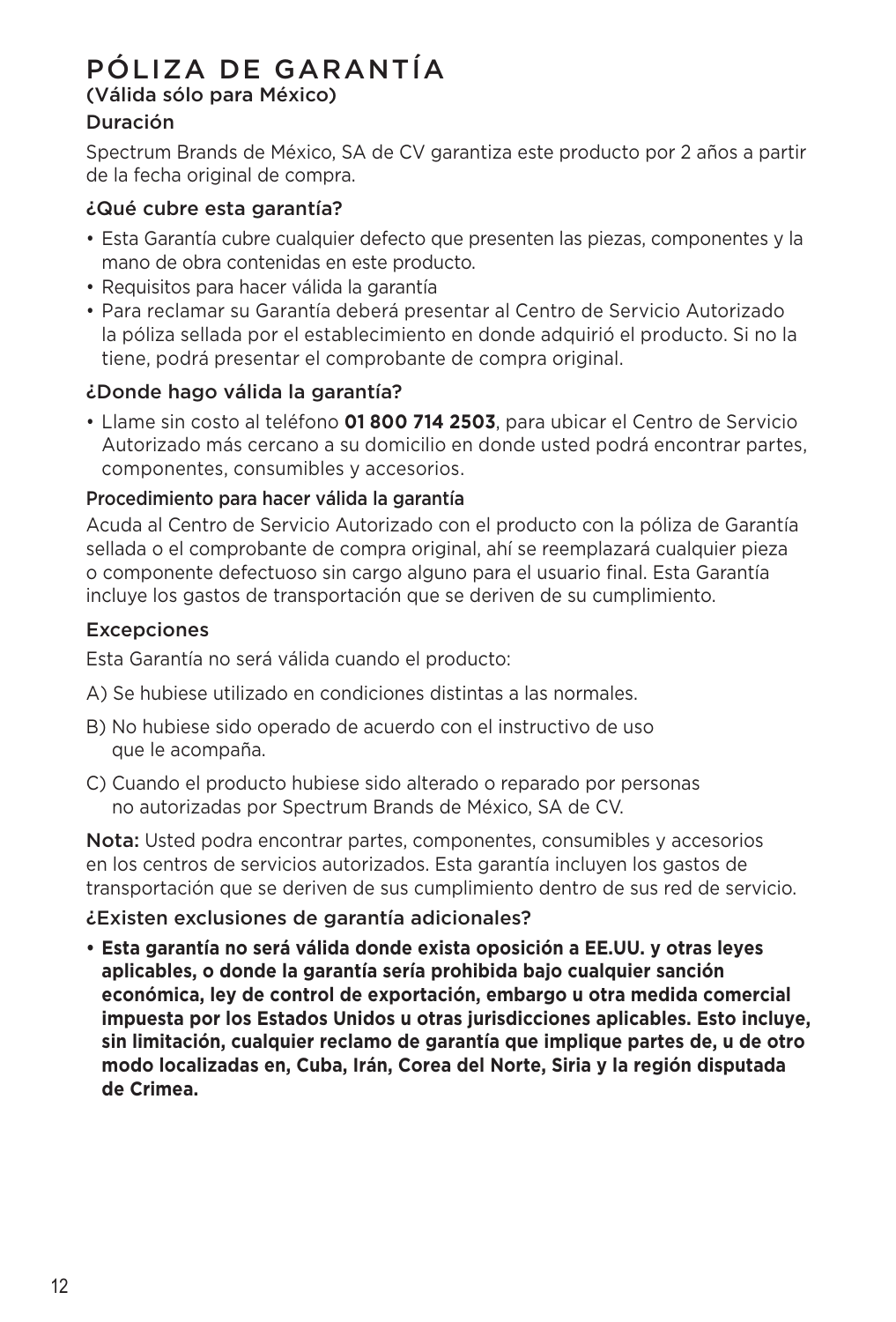### ¿NECESITA AYUDA?

Para servicio, reparaciones o preguntas relacionadas al producto, por favor llame al número del centro de servicio que se indica para el país donde usted compró su producto. NO devuélva el producto al fabricante. Llame o lleve el producto a un centro de servicio autorizado.

### DOS AÑOS DE GARANTÍA LIMITADA (No aplica en México, Estados Unidos y Canada)

### ¿Qué cubre la garantía?

• La garantía cubre cualquier defecto de materiales o de mano de obra que no haya sido generado por el uso incorrecto del producto.

### ¿Por cuánto tiempo es válida la garantía?

• Por dos años a partir de la fecha original de compra mientras que tenga una prueba de la compra.

### ¿Cómo se obtiene el servicio necesario?

• Conserve el recibo original como comprobante de la fecha de compra, comuníquese con el centro de servicio de su país y haga efectiva su garantía si cumple lo indicado en el manual de instrucciones.

### ¿Cómo se puede obtener servicio?

- Conserve el recibo original de compra.
- Por favor llame al número del centro de servicio autorizado.

### ¿Qué relación tiene la ley estatal con esta garantía?

• Esta garantía le otorga derechos legales específicos y el consumidor podría tener otros derechos que varían de una región a otra.

### ¿Qué aspectos no cubre esta garantía?

- Los productos que han sido utilizados en condiciones distintas a las normales.
- Los daños ocasionados por el mal uso, el abuso o negligencia.
- Los productos que han sido alterados de alguna manera.
- Los daños ocasionados por el uso comercial del producto.
- Los productos utilizados o reparados fuera del país original de compra.
- Las piezas de vidrio y demás accesorios empacados con el aparato.
- Los gastos de tramitación y embarque asociados al reemplazo del producto.
- Los daños y perjuicios indirectos o incidentales.

### ¿Existen exclusiones de garantía adicionales?

**• Esta garantía no será válida donde exista oposición a EE.UU. y otras leyes aplicables, o donde la garantía sería prohibida bajo cualquier sanción económica, ley de control de exportación, embargo u otra medida comercial impuesta por los Estados Unidos u otras jurisdicciones aplicables. Esto incluye, sin limitación, cualquier reclamo de garantía que implique partes de, u de otro modo localizadas en, Cuba, Irán, Corea del Norte, Siria y la región disputada de Crimea.**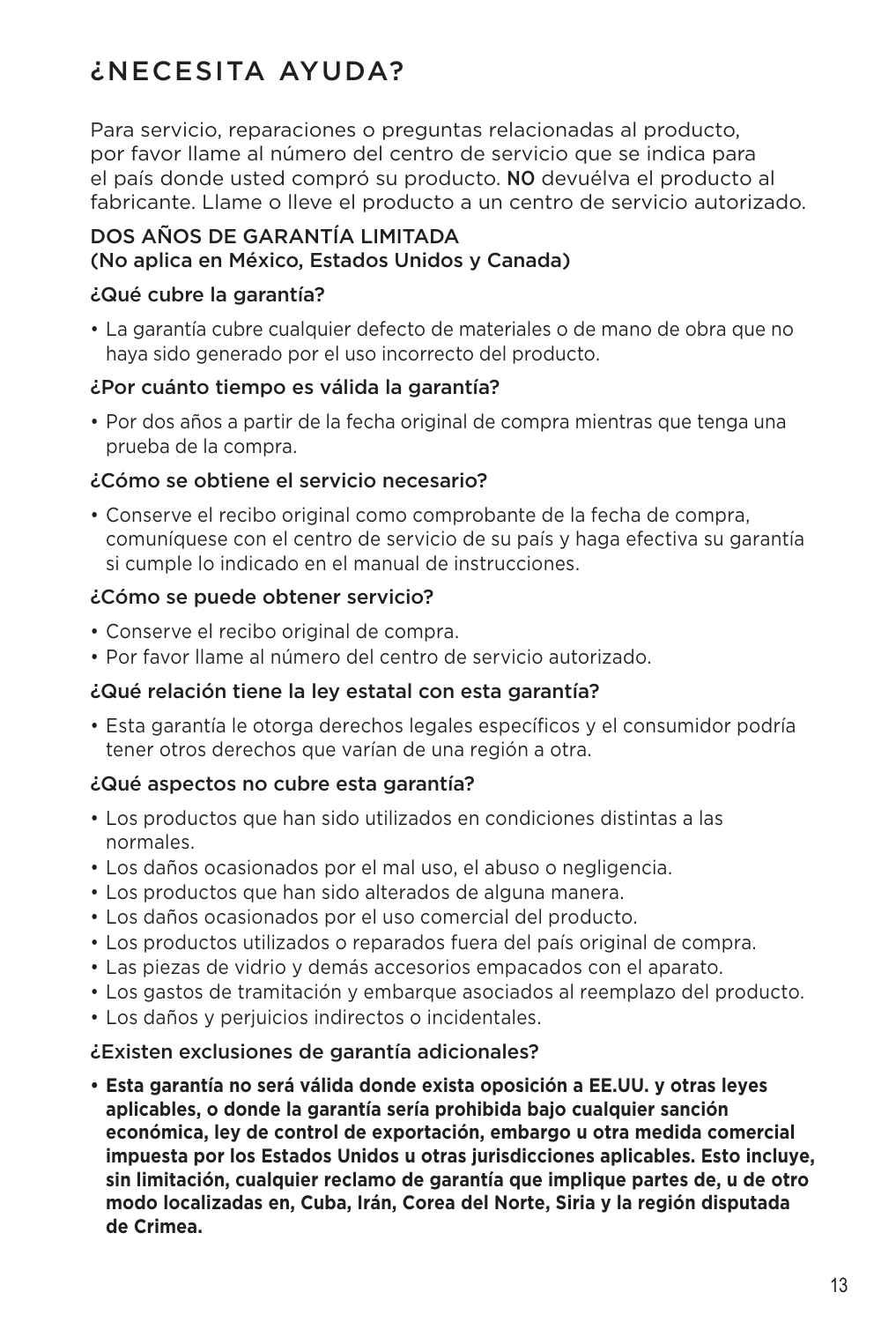### **Veuillez lire et conserver ce guide d'entretien et d'utilisation. IMPORTANTES MISES EN GARDE**

Lors de l'utilisation de tout appareil électroménager, il faut toujours observer des précautions de base, y compris ce qui suit :

- Lisez toutes les instructions.
- Ne touchez pas les surfaces chaudes. Utilisez les poignées ou les boutons.
- Pour vous protéger contre les risques d'incendie, de choc électrique

ou de blessures, n'immergez pas le cordon d'alimentation, la fiche, la bouilloire, ou la base de la bouilloire dans l'eau ou tout autre liquide.

- Une supervision étroite est indispensable lorsque l'appareil est utilisé par ou près des enfants.
- Débranchez l'appareil lorsqu'il n'est pas utilisé et avant tout nettoyage. Laissez refroidir l'appareil avant d'y poser ou d'en retirer des pièces et avant le nettoyage.
- Ne faites pas fonctionner l'appareil avec un cordon ou une prise endommagé(e), ou si l'appareil fonctionne mal ou qu'il est endommagé de quelque façon que ce soit. Communiquer avec le Service de soutien à la clientèle au numéro sans frais indiqué à la section « Garantie ».
- L'utilisation d'accessoires non recommandés par le fabricant de l'appareil peut causer un risque d'incendie, de choc électrique ou de blessures. • N'utilisez pas cet appareil à l'extérieur
- Ne laissez pas le cordon pendre au bord de la table ou du comptoir,
- ni entrer en contact avec des surfaces chaudes. • Ne posez pas l'appareil sur ou près d'un brûleur à gaz ou électrique,

ni dans un four chaud.

- Pour débrancher, mettre l'appareil hors tension en tournant tous les boutons à « OFF » (O), puis retirer la fiche de la prise murale.
- Ne pas utiliser l'appareil pour un usage autre que celui auquel il est destiné. Un mauvais usage pourrait causer des blessures.
- Un risque de brûlure existe si le couvercle est retiré lors du cycle de chauffage de l'eau.
- Cet appareil n'est pas conçu pour être utilisé par des personnes (notamment des enfants) dont les capacités physiques, sensorielles ou mentales sont réduites ou qui manquent d'expérience ou de connaissances, à moins qu'elles ne soient supervisées ou dirigées par une personne responsable de leur sécurité pendant l'utilisation.
- Exercer une étroite surveillance lorsque l'appareil est utilisé par un enfant ou près d'un enfant.

### **CONSERVER CES MESURES. Cet appareil est conçu pour un usage domestique seulement.**

### **FICHE MISE À LA TERRE**

Par mesure de sécurité, le produit comporte une fiche mise à la terre qui n'entre que dans une prise à trois trous. Il ne faut pas neutraliser ce dispositif de sécurité. La mauvaise connexion du conducteur de terre présente des risques de secousses électriques. Communiquer avec un électricien certifié lorsqu'on se demande si la prise est bien mise à la terre.

### **VIS INDESSERRABLE**

**AVERTISSEMENT : L'appareil est doté d'une vis indesserrable empêchant l'enlèvement du couvercle extérieur. Pour réduire les risques d'incendie ou de secousses électriques, ne pas tenter de retirer le couvercle extérieur. L'utilisateur ne peut pas remplacer les pièces de l'appareil. En confier la réparation seulement au personnel des centres de service autorisés.**

### **CORDON**

- 1. Le cordon d'alimentation de l'appareil est court afin de minimiser les risques d'enchevêtrement ou de trébuchement.
- 2. Lorsqu'on utilise un cordon d'alimentation amovible ou de rallonge plus long, il faut s'assurer que :
	- a.) la tension nominale du cordon d'alimentation amovible ou de rallonge soit au moins égale à celle de l'appareil, et que;
	- b.) lorsque l'appareil est de type mis à la terre, il faut utiliser un cordon de rallonge mis à la terre à trois broches, et;
	- c.) le cordon plus long soit placé de sorte qu'il ne soit pas étalé sur le comptoir ou la table d'où des enfants pourraient le tirer, ni placé de manière à provoquer un trébuchement.
- **Note:** Lorsque le cordon d'alimentation est endommagé, il faut le faire remplacer par du personnel qualifié ou, en Amérique latine, par le personnel d'un centre de service autorisé.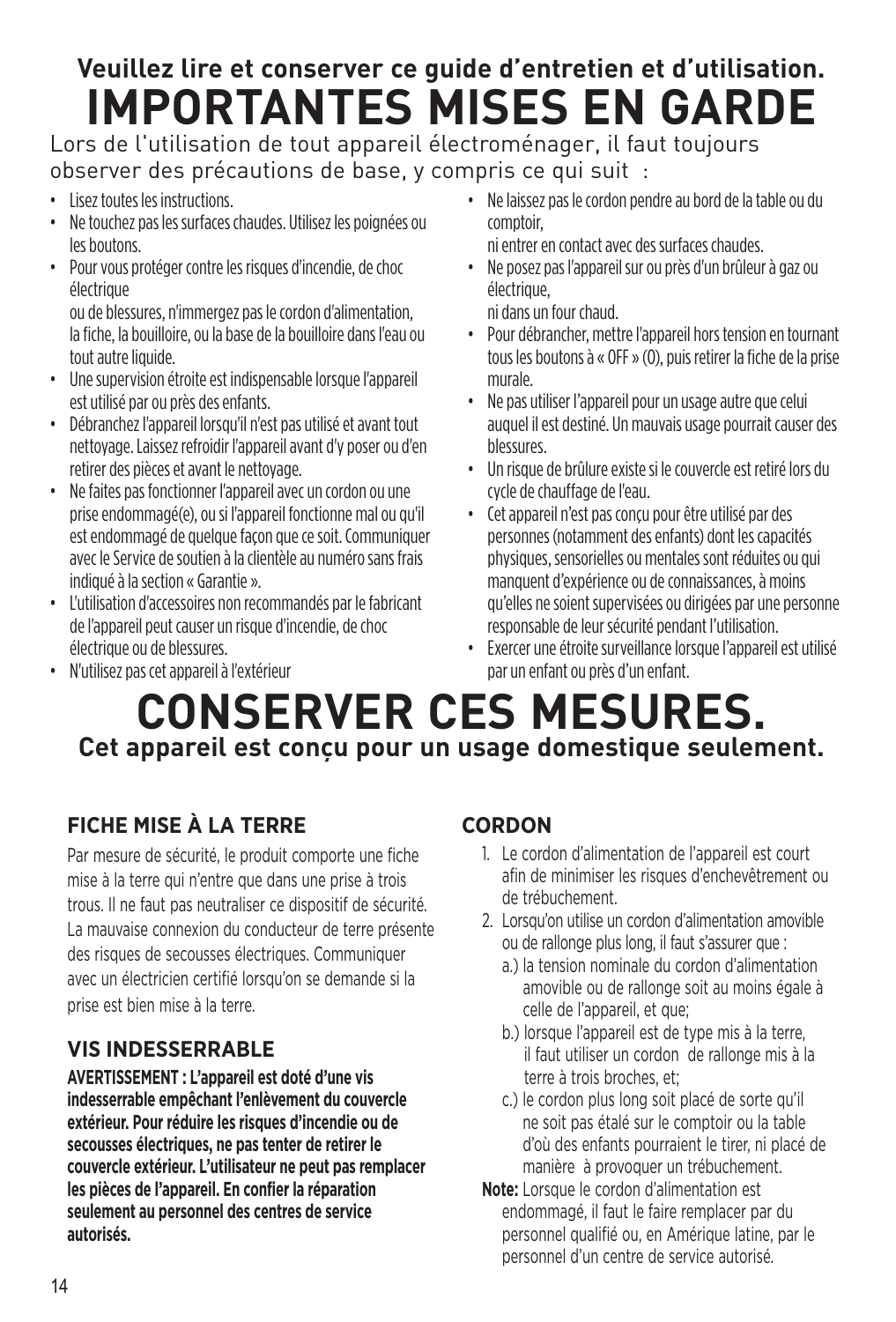### **FAMILIARISATION AVEC VOTRE BOUILLOIRE**



- 1. Bec verseur
- † 2. Filtre amovible (pièce no KE1560-01)
	- 3. Couvercle articulé à dispositif de maintien en position d'ouverture
	- 4. Clenche de dégagement du couvercle
	- 5. Poignée
	- 6. Fenêtre avec indicateurs de niveau d'eau
- 7. Interrupteur marche/arrêt (I/O)
- 8. Base
- 9. Guide de remplissage pour petites quantités (à l'intérieur de la bouilloire : non illustré)
- 10. Range-cordon (sous la base)

**Remarque :** † indique que la pièce est remplaçable par l'utilisateur/ amovible.

Le produit peut différer légèrement de celui illustré.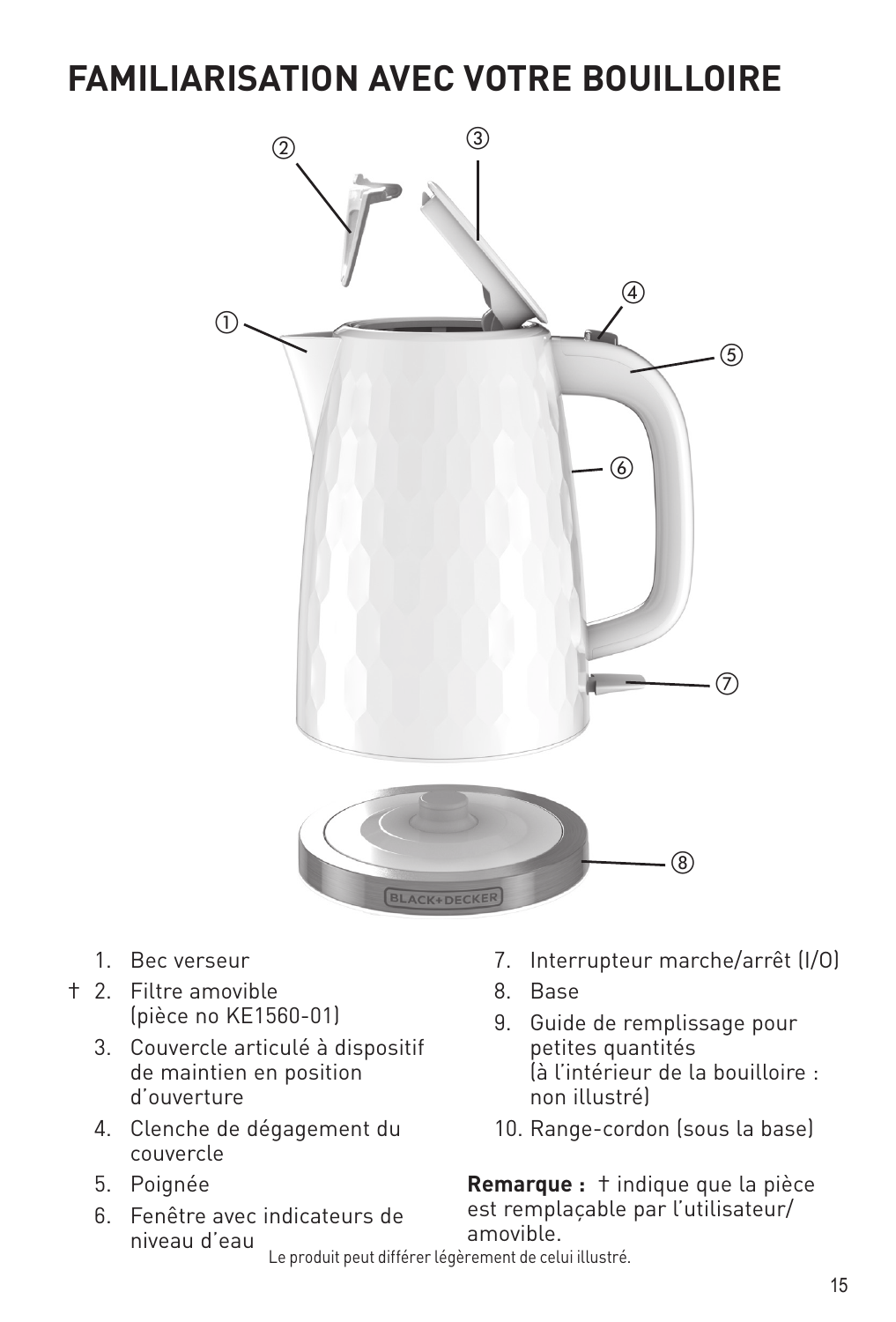# **Utilisation**

Cet appareil est destiné à une utilisation résidentielle uniquement.

### **AVANT D'UTILISER LA BOUILLOIRE**

- Retirer tout matériau d'emballage, toute étiquette et la bande de plastique entourant la fiche.
- Aller à www.prodprotect.com/blackanddecker pour enregistrer votre produit.
- Bien nettoyer la bouilloire avant de l'utiliser pour la première fois. Laver l'intérieur de la bouilloire en suivant les directives de la section ENTRETIEN ET NETTOYAGE.
- Choisir une surface de niveau où placer l'appareil en laissant suffisamment d'espace pour permettre à la vapeur de s'échapper sans endommager les comptoirs, les armoires et les murs.
- Remplir la bouilloire d'eau froide jusqu'à la ligne de remplissage maximal. Amener l'eau à ébullition; jeter l'eau et répéter. La bouilloire est prête à être utilisée.

**Remarque :** La bouilloire ne fonctionne que lorsqu'elle est placée sur la base avec l'interrupteur marche/arrêt (I/O) à la position de marche (I). La bouilloire s'éteint automatiquement quand l'eau atteint le point d'ébullition ou lorsqu'il n'y a pas d'eau dans la bouilloire.

### **Important:**

- **NE PAS remplir la bouilloire d'une substance autre que de l'eau. Chauffe uniquement de l'eau.**
- **NE PAS mettre la bouilloire en marche lorsqu'elle ne contient pas d'eau.**
- **NE PAS mettre la bouilloire en marche sans le filtre.**
- **NE PAS trop remplir la bouilloire. (Le niveau d'eau doit demeurer sous la ligne de remplissage maximal indiquée sur la fenêtre.) Si la bouilloire est trop remplie, de l'eau bouillante risque d'en déborder.**
- **Ne PAS tenter de faire chauffer la bouilloire sur une cuisinière. Utiliser la bouilloire uniquement sur la base fournie avec l'appareil.**

### **REMPLISSAGE DE LA BOUILLOIRE**

- 1. Retirer la bouilloire de la base.
- 2. Appuyer sur le bouton d'ouverture du couvercle pour ouvrir le couvercle.
- 3. S'assurer que le filtre amovible est en place.

Installation : mettre le filtre dans la bouilloire, en alignant le filtre triangulaire avec l'intérieur/arrière du bec verseur. Fixer le bas en premier, puis le haut. (A)

- 4. Verser la quantité voulue d'eau froide du robinet dans la bouilloire. Se servir des lignes indiquant le niveau d'eau à l'intérieur de la bouilloire comme guide pour ajouter de 250 à 750 ml (1 à 3 tasses) d'eau. Se servir de la fenêtre à l'extérieur de la bouilloire comme guide pour ajouter de 1 à 1,7 l (4 à 7 tasses) d'eau.
- 5. Refermer le couvercle en appuyant dessus jusqu'à ce qu'il reste fermé.
- 6. Dérouler le cordon qui se trouve dans la base.
- 7. Bien mettre en place la bouilloire sur la base.

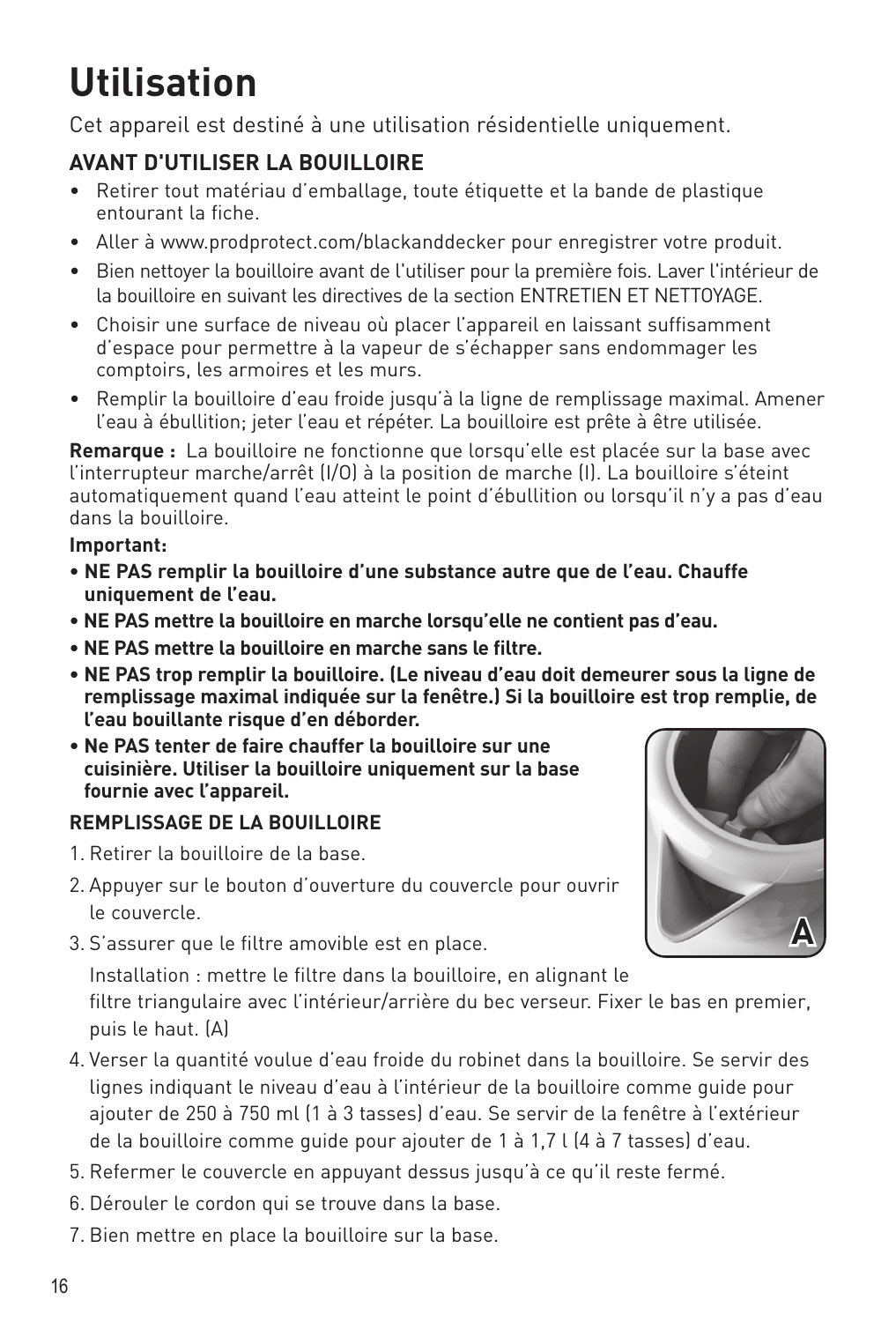### **ÉBULLITION DE L'EAU**

- 1. Brancher le cordon de la base dans une prise de courant standard.
- 2. Mettre l'interrupteur marche/arrêt (I/O) à la position de marche (I). Le témoin de fonctionnement s'allume et l'eau commence à chauffer.
- 3. Lorsque l'eau bout, la bouilloire et le témoin de fonctionnement s'éteignent automatiquement.

**Remarque :** Vous pouvez aussi éteindre l'appareil en tout temps en ramenant l'interrupteur marche/arrêt (I/O) à la position d'arrêt (O).

#### **Avertissement : La bouilloire remplie d'eau bouillante est très chaude. Prendre la bouilloire uniquement par la poignée. Prendre soin de ne pas renverser de l'eau sur la base.**

Lorsque vous apportez la bouilloire à la table, procéder soigneusement pour éviter de renverser de l'eau. Placer la bouilloire sur un sous-plat pour protéger la surface de la table ou la nappe.

#### **Important : Tenir la poignée de la bouilloire fermement lorsque vous versez de l'eau, particulièrement lorsqu'elle est remplie jusqu'à la ligne de remplissage maximal. Ne pas verser l'eau trop rapidement.**

4. Débrancher la bouilloire lorsqu'elle ne sert pas.

**Remarque :** Cette bouilloire comporte une fonction de protection contre le fonctionnement à vide qui éteint automatiquement la bouilloire et le témoin de fonctionnement quand l'eau atteint le point d'ébullition ou lorsqu'il n'y a pas d'eau dans la bouilloire.

**Remarque :** Après avoir fait bouillir de l'eau, ne pas toucher l'élément chauffant à l'intérieur de la bouilloire. L'élément reste chaud pendant un certain temps.

### **PROTECTION ANTITARTRE INTÉGRÉE**

**Remarque :** Du tartre se forme au fil du temps dans la bouilloire lorsque l'eau est chauffée. Bien que ce tartre soit sans danger, il peut être désagréable. La bouilloire est dotée d'un filtre amovible derrière le bec verseur, afin d'éviter que des particules ne soient versées dans les boissons.

• Toujours utiliser la bouilloire avec le filtre amovible placé immédiatement à l'arrière du bec verseur.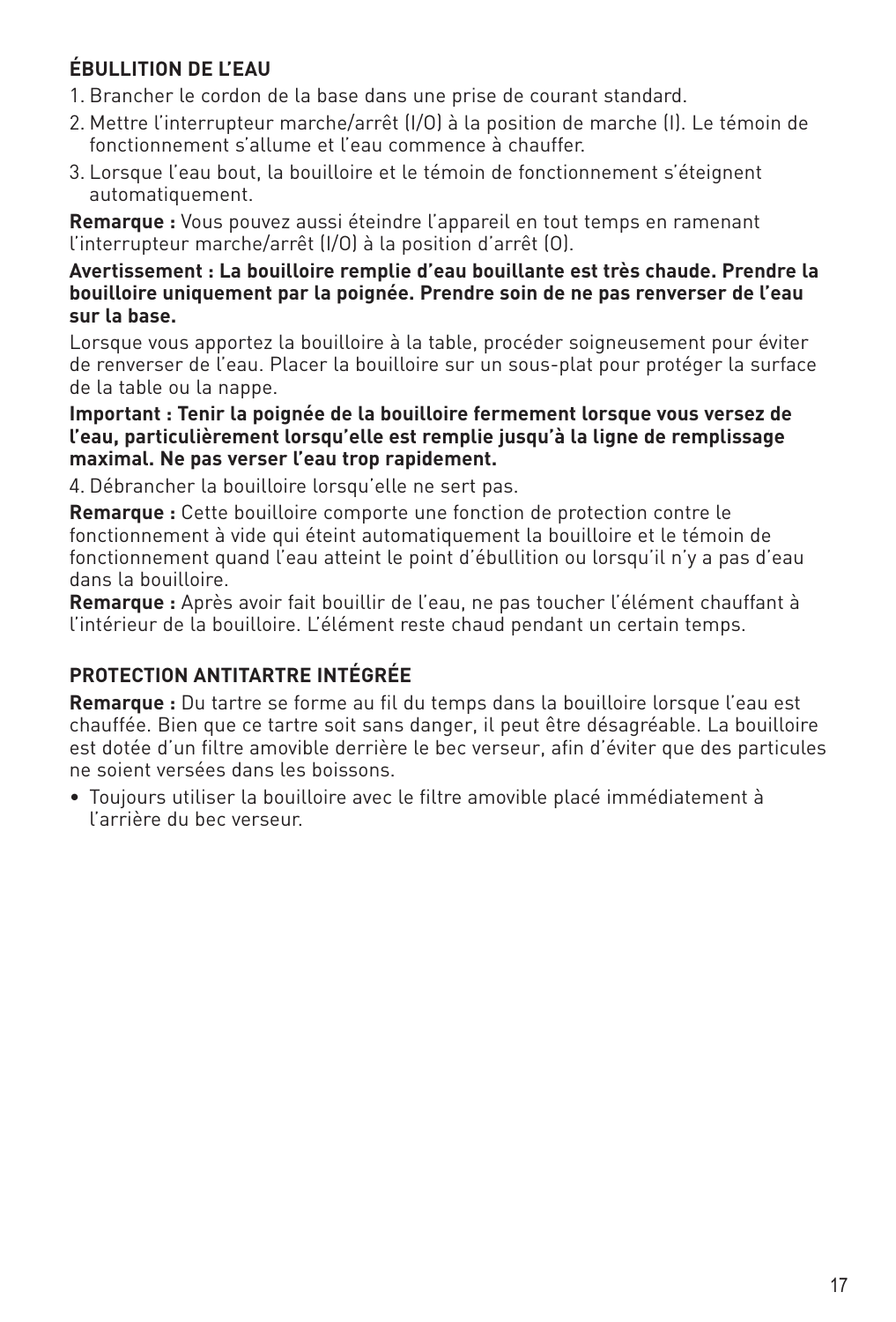# **Entretien et nettoyage**

Cet appareil ne contient aucune pièce réparable par l'utilisateur. En confier la réparation à un technicien qualifié.

### **NETTOYAGE**

- 1. Avant le nettoyage, vérifier que la base est débranchée et que la bouilloire a complètement refroidi. Vider la bouilloire de l'eau restante.
- 2. Enlever le filtre amovible afin de le nettoyer. Laver le filtre à l'eau chaude savonneuse et le rincer, ou le placer dans le panier à ustensiles du lave-vaisselle.
- 3. Laver l'intérieur de la bouilloire à l'eau chaude savonneuse, puis rincer.
- **Important : Ne jamais immerger la bouilloire dans l'eau ou d'autres liquides ni la mettre au lave-vaisselle.**
- 4. Essuyer l'extérieur de la bouilloire et la base avec un linge humide ou une éponge, puis assécher.

**Remarque :** Il se peut que l'élément chauffant au fond de la bouilloire se décolore avec le temps. Cela n'aura aucune incidence sur le rendement de la bouilloire. Ne pas utiliser de savons/nettoyants abrasifs ou de tampons à récurer pour nettoyer la bouilloire.

**Remarque :** Au fil du temps, il se peut que la bouilloire parvienne à chauffer l'eau, mais plus à la faire bouillir. Si cela se produit, il est temps d'effectuer un détartrage.

### **DÉTARTRAGE**

- Remplir la bouilloire avec 1 l (4 tasses) d'eau froide du robinet et amener l'eau à ébullition. Ajouter 500 ml (2 tasses) de vinaigre blanc. Laisser reposer au moins une heure ou toute la nuit, puis jeter.
- Remplir la bouilloire d'eau froide jusqu'à la ligne de remplissage maximal. Amener l'eau à ébullition; jeter l'eau et répéter. La bouilloire est prête à être utilisée.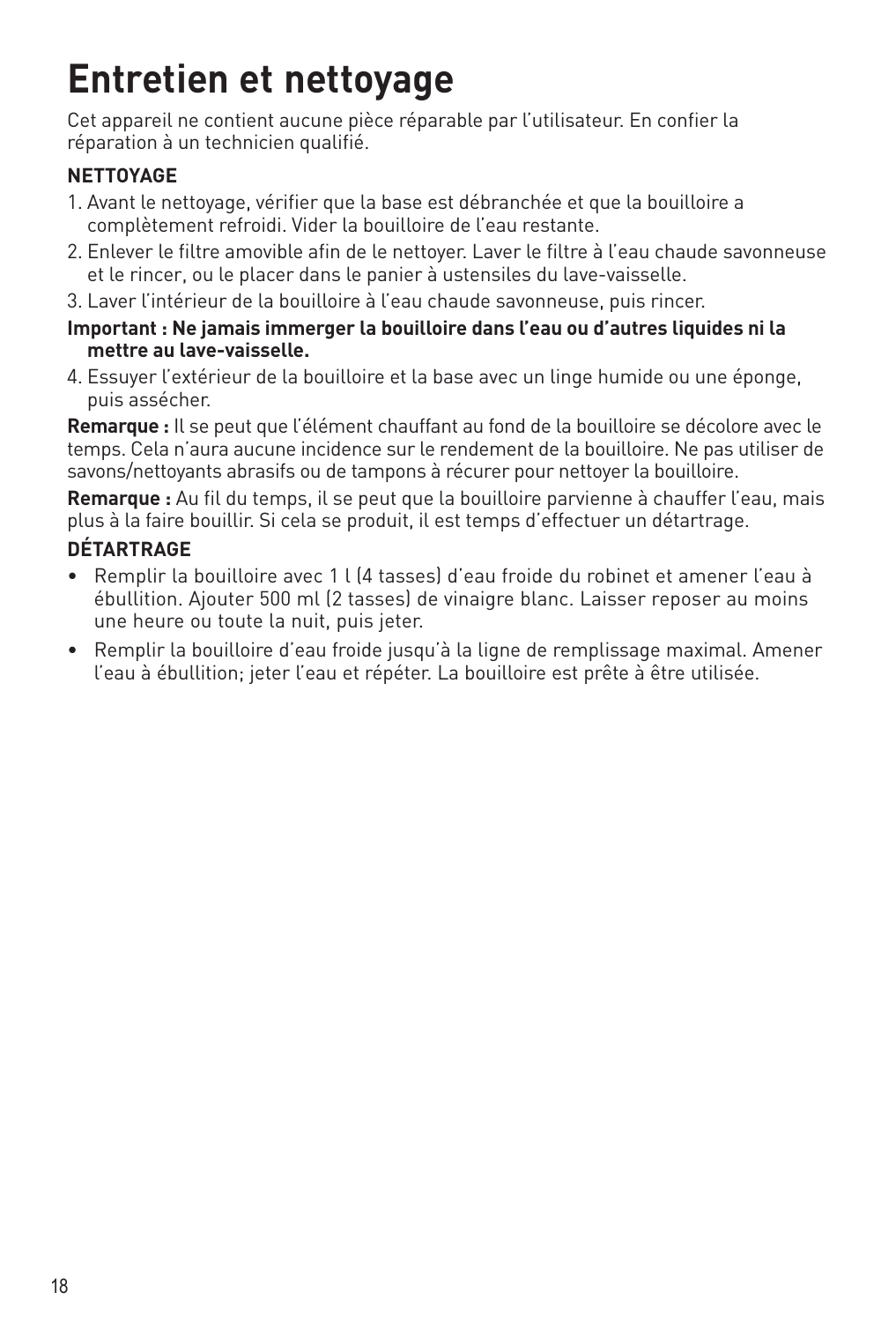### BESOIN D'AIDE?

### Garantie Limitée De Deux Ans

### (Valable seulement aux États-Unis et au Canada)

Pour communiquer avec les services d'entretien ou de réparation, ou pour adresser toute question relative au produit, composer le numéro sans frais approprié indiqué sur la page couverture. Ne pas retourner le produit où il a été acheté. Ne pas poster le produit au fabricant ni le porter dans un centre de service. On peut également consulter le site web indiqué sur la page couverture.

### Quelle est la couverture?

• Tout défaut de main-d'oeuvre ou de matériau; toutefois, la responsabilité de la société. Spectrum Brands, Inc. se limite au prix d'achat du produit.

### Quelle est la durée?

• Deux années à compter de la date d'achat initiale, avec une preuve d'achat.

### Quelle aide offrons nous?

• Remplacement par un produit raisonnablement semblable nouveau ou réusiné.

### Comment se prévaut-on du service?

- Conserver son reçu de caisse comme preuve de la date d'achat.
- Visiter notre site web au www.prodprotect.com/blackanddecker, ou composer sans frais le **1-800 465-6070**, pour obtenir des renseignements généraux relatifs à la garantie.
- On peut également communiquer avec le service des pièces et des accessoires au **1-800 738-0245.**

### Quelles lois régissent la garantie?

• Les modalités de la présente garantie donnent des droits légaux spécifiques. L'utilisateur peut également se prévaloir d'autres droits selon l'état ou la province qu'il habite.

### Qu'est-ce que la garantie ne couvre pas?

- Des dommages dus à une utilisation commerciale.
- Des dommages causés par une mauvaise utilisation ou de la négligence.
- Des produits qui ont été modifiés.
- Des produits utilisés ou entretenus hors du pays où ils ont été achetés.
- Des pièces en verre et tout autre accessoire emballés avec le produit.
- Les frais de transport et de manutention reliés au remplacement du produit.
- Des dommages indirects (il faut toutefois prendre note que certains états ne permettent pas l'exclusion ni la limitation des dommages indirects).

### Existe-t-il d'autres exclusions à la garantie?

**• La présente garantie n'est pas valable si elle contrevient aux lois en vigueur aux États-Unis ou autres lois applicables ailleurs, ou là où elle serait interdite en raison de sanctions économiques, de lois sur le contrôle des exportations, d'embargos ou d'autres mesures de restriction du commerce imposées par les États-Unis ou d'autres juridictions applicables. Ceci comprend, notamment, toutes réclamations au titre de la garantie impliquant des parties situées à Cuba, en Iran, en Corée du Nord, en Syrie et ailleurs dans la région contestée de la Crimée, ou provenant de ces endroits.**